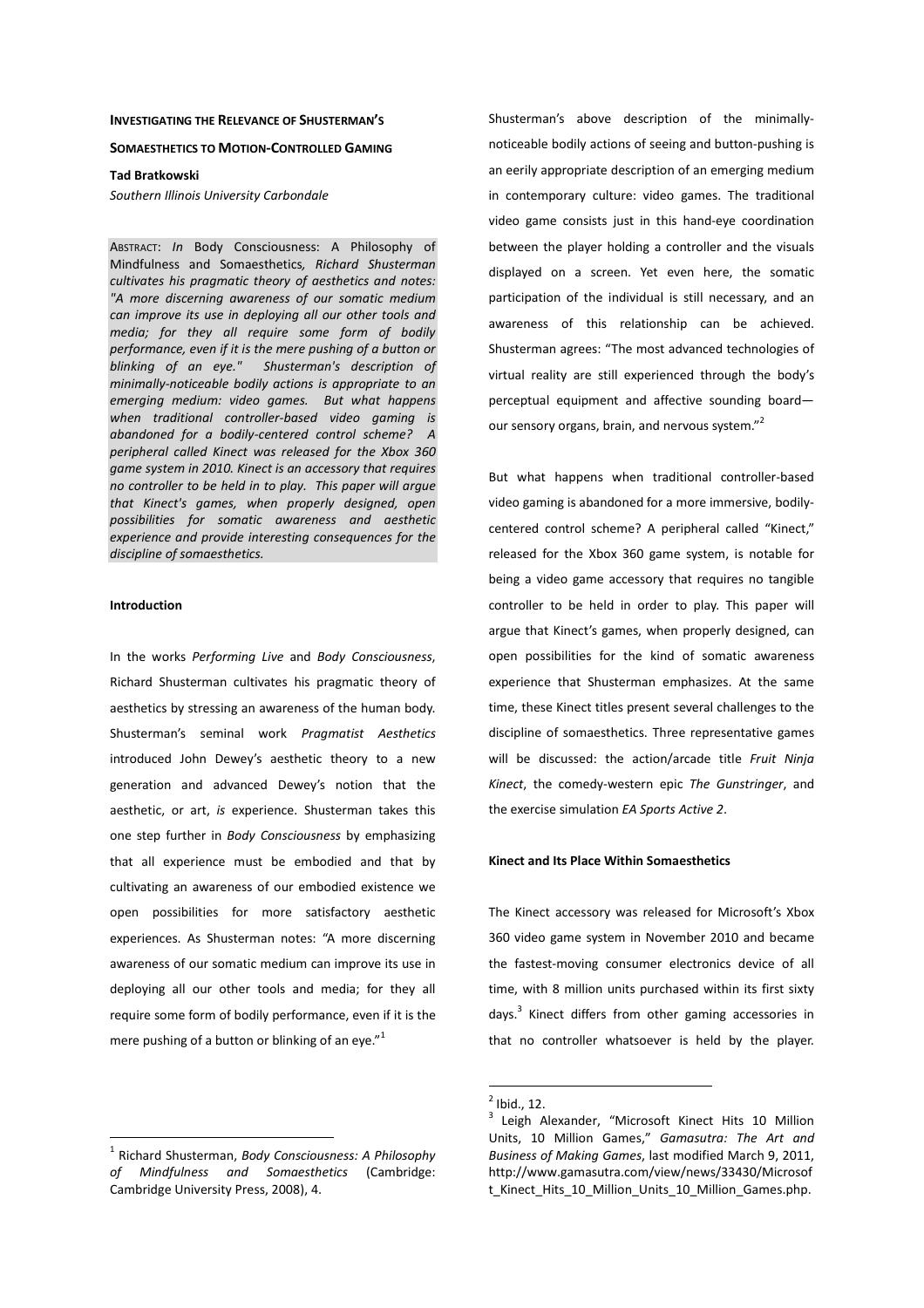Kinect consists of cameras, microphones, and infrared sensors that track a player's movements and allows games to be played directly with the arms and legs. Many varieties of video games are represented within the growing Kinect library, including family-friendly minigame collections, dance games, exercise and weight-loss themed games, and games from traditional video game genres such as action and horror.

With this much variety in Kinect titles, it would be hard to paint in broad strokes what the overall purpose of Kinect gaming is and how well each game practically fulfills this aim. However, Shusterman's somaesthetics give a good framework for beginning to classify the types and telos of Kinect games. Shusterman briefly defines somaesthetics as "the critical study and meliorative cultivation of how we experience and use the living body (or soma) as a site of sensory appreciation (aesthetics) and creative self-fashioning."<sup>4</sup> The discipline of somaesthetics covers both practical and theoretical concerns and focuses on the body as the living body (soma) and its capacities for aesthetic cultivation and appreciation.<sup>5</sup>

Shusterman goes into further depth on the nature of somaesthetics by stating that it has three branches, and distinctions within these branches, though he is careful not to draw hard and fast dichotomies or inflexible categorizations. Shusterman calls the first branch "analytic somaesthetics," which "describes the basic nature of our bodily perceptions and practices and their function in our knowledge and construction of reality."<sup>6</sup> He notes that great theories of analytic somaesthetics are found in the works of Dewey and Foucault, and this branch largely is concerned with theory: epistemological and ontological issues of the body, and sociopolitical

 $\overline{a}$ 

definitions of sex and gender.<sup>7</sup> This paper is not particularly concerned with the wider-scale epistemological, ontological, or sociopolitical ramifications of a popular video game device; thus, I shall just mention the analytic branch then set it aside.

However, the second branch of somaesthetics, called "pragmatic somaesthetics," is directly useful for my topic. Shusterman notes that the pragmatic branch may have a basis in theory, but its primary concern is improvement of somatic experience: "it transcends mere analysis, not simply by evaluating the facts that analysis describes, but by proposing various methods to improve certain facts by remaking the body."<sup>8</sup> Within this branch, Shusterman distinguishes two main methodologies: the representational and the experiential. The distinction is: "representational somaesthetics emphasizes the body's external appearance while experiential disciplines focus not on how the body looks from the outside but on the aesthetic quality of its experience."<sup>9</sup> While experiential methods focus on producing more satisfying and acute somatic experiences, and representational methods center on remaking the soma to be pleasing on the outside, Shusterman acknowledges the complementarity of both as two sides of a single coin.<sup>10</sup> Yet this distinction is a particularly useful one to apply in investigating the intended purposes of Kinect games: are they primarily used to give satisfying somatic experiences, or to exercise and reshape the body, or both?

The final branch of the tree of somaesthetics is called "practical somaesthetics." Shusterman stresses that its concern is neither the theory nor methodology of the previous branches but instead practice and action. Hence, "this practical branch is about physically engaging in such care, not by pushing words but by moving limbs, that is, in reflective, disciplined, demanding corporeal

<sup>4</sup> Shusterman, *Body Consciousness*, 1.

 $<sup>5</sup>$  Ibid., 1–2.</sup>

<sup>6</sup> Richard Shusterman, *Performing Live: Aesthetic Alternatives for the Ends of Art* (Ithaca: Cornell University Press, 2000), 141.

 $<sup>7</sup>$  Ibid., 141-2.</sup>

 $^8$  Ibid., 142.

 $<sup>9</sup>$  Ibid., 142.</sup>

 $10$  Ibid.,  $142 - 3$ .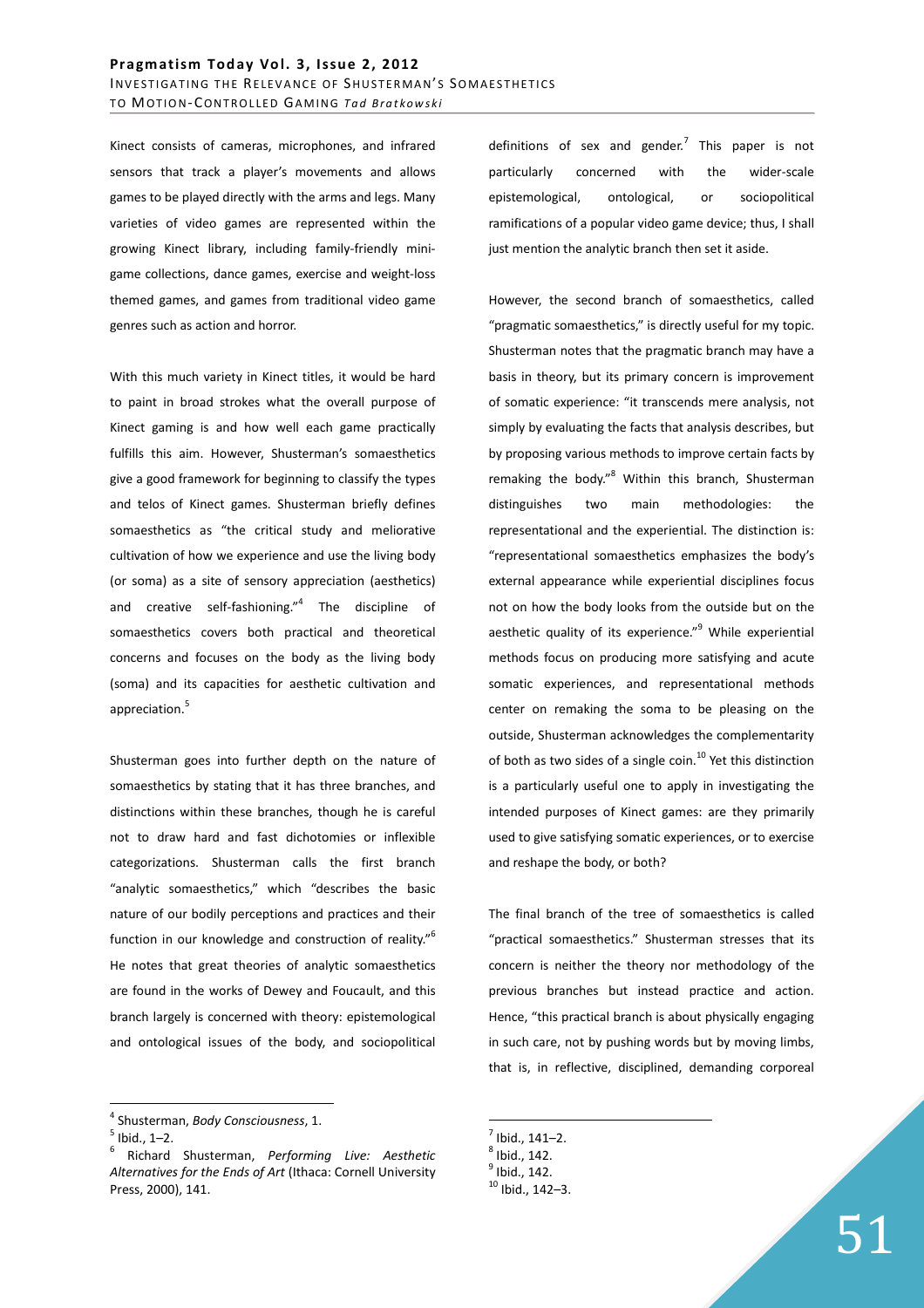practice aimed at somatic self-improvement."<sup>11</sup> Shusterman notes the practical, active side of living, "not of saying but of doing" is something that philosophers are particularly bad at, and, for this reason, "[a]bout practical somaesthetics, the less said the better, *if* this means the more done. $n^{12}$  In the realm of video games, this practical aspect manifests itself in how well a game plays or controls: if done well, the game plays seamlessly and not much needs to be said. Thus the practical somaesthetic dimension of Kinect games concerns how well they fulfill their experiential or representational purposes through their actual use. As I consider three tests cases of Kinect games, I shall first investigate whether their purposes are primarily experiential or representational, to open possibilities for somatic experience or to reshape the body. Secondly, I shall evaluate how well they practically achieve these aims through their use of Kinect's motion controls. And thirdly, I shall discuss each game's wider consequences for somaesthetics by showing how they present new challenges to the discipline. Ultimately, these challenges may leave some unanswered questions that call for further study in applying somaesthetics to this newly emerging medium of motion-controlled video games.

# *Fruit Ninja Kinect***: A Step in the Right Direction**

I begin with the simplest of the three games, whose simplicity perhaps belies its potential for satisfying somatic experiences. *Fruit Ninja Kinect* (Halfbrick Studios, 2011) was one of the first downloadable titles for Kinect that was available for purchase on Xbox Live Arcade. Before coming to the Kinect, the game became widely popular on smart phones as simply *Fruit Ninja*. The premise of the game is very simple on either the phone or Kinect: swipe at fruit as they cross the screen, score points for hitting them, get a "game over" for letting too many fruit drop, or hitting a bomb, or letting time run out.

 $11$  Ibid., 143.  $12$  Ibid., 143.

 $\overline{a}$ 

The Kinect version of *Fruit Ninja* changes the controls slightly from its smart phone predecessor. Whereas the phone game allowed a player to slice fruit merely by swiping a finger across a touch screen, *Fruit Ninja Kinect* requires the player slice by making quick movements with either arm. The sense of "being in the game" is also heightened as Kinect's cameras track the player's body and project the player's frame onscreen as a silhouetted avatar. Hence, not only is the game more demanding of the player by requiring the full use of both arms and not just the fingers, but also the game makes one more aware of one's somatic presence by inserting a shadow of the body within the game's playing field.

How would *Fruit Ninja Kinect* fit within Shusterman's somaesthetic stipulations? The game makes no pretense of having a representational somatic purpose. The game only tracks score based on how many virtual fruit sliced, not how many calories burned or pounds lost. The game's tone is one of humorous, lightweight, non-violent violence upon splattering colorful fruit. And by having the player's body appear on-screen and requiring intricate use of the arms in slicing, the game opens possibilities for new somatic experiences. Clearly, this game would fall within the experiential camp of pragmatic somaesthetics, as its aims are to provoke satisfying experiences for those participating in its play.

The game fulfills its experiential aims well. The control of the game by the player through Kinect works fine. Fruit are generally sliced if the player is quick enough to react to them before they leave the screen. If the player misses a fruit or accidentally hits a bomb, it is more often the case that it is his fault and not the fault of the controls. Granted, *Fruit Ninja* is limited to one basic game, with three variations on the theme. And other than competing for high scores, comparing scores between online friends on the leaderboards, and unlocking a few bonus items, there is not much more depth or long-term purpose for coming back to the game. But *Fruit Ninja Kinect* thrives as a simple-to-play but hard-to-master

52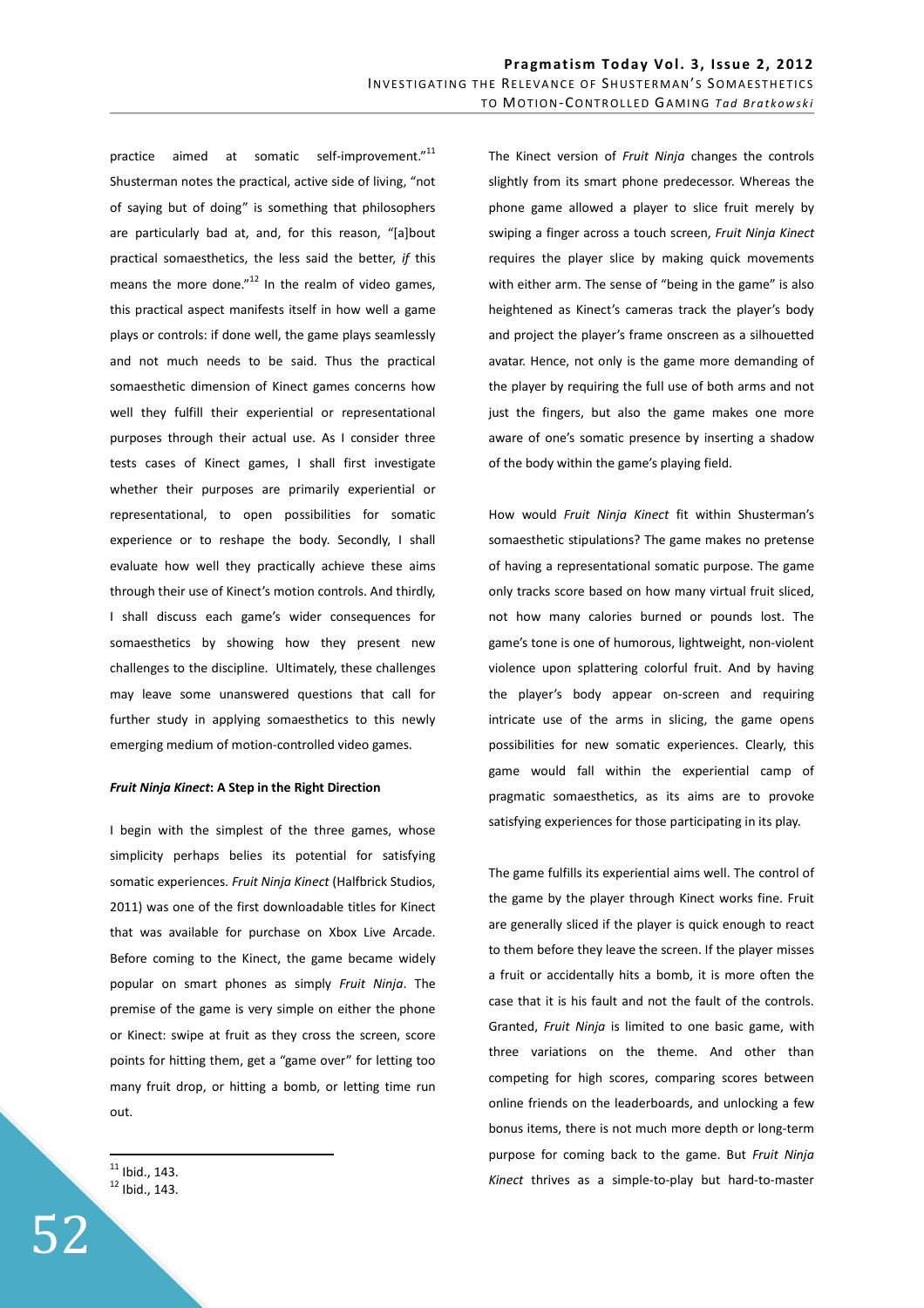game and provides an interesting somatic experience complete with responsive controls.

The consequences of a game like *Fruit Ninja Kinect* for the field of somaesthetics are subtle yet important. The slicing of colorful fruit with the waving of a player's hands is indeed a pleasing and satisfying *somatic* experience. But would that be enough to call this an *aesthetic* experience? The origin of the pragmatic notion of aesthetic experience is, of course, found in John Dewey's concept of "*an* experience" in *Art as Experience*. Shusterman gives a nice summary of this concept:

But what constitutes the core of Dewey's aesthetic experience is another common sense of "experience"—that which refers to a memorable and ultimately satisfying episode of living, one that stands out from the humdrum flow of life as "*an* experience" by its "internal integration and fulfillment" reached through a developing organization of meanings and energies which affords "a satisfying emotional quality" of some sort. Distinctively aesthetic experience, for Dewey, is simply when the satisfying factors and qualities of "*an* experience are lifted high above the threshold of perception" and appreciated "for their own sake."<sup>13</sup>

In the playing of *Fruit Ninja Kinect*, there is definitely the somatic satisfaction of using one's body in new ways to accomplish video gaming goals. However, the emotional quality of the experience and the sense of internal integration may not be present. The game is often played in short bursts for a few minutes at a time, and hence, it is more like a simple diversion from daily life or serious gaming than the singular, standout "*an* experience" of Dewey. *Fruit Ninja Kinect* then challenges somaesthetics with two interesting questions: can there be satisfactory somatic experience that does not reach the level of aesthetic experience? And, if a merely somatic experience could become an aesthetic experience, what more would be required from the medium or the participant?

 $\overline{a}$ 

#### *Ea Sports Active 2***: Two Steps Backwards**

*EA Sports Active 2* (Electronic Arts, 2010) aims to be a complete workout package without requiring a gym membership. The game features dozens of different exercises: running events, aerobics, strength training, stretching, and even a few events for fun, such as kicking virtual soccer balls or avoiding dodge balls. The game comes packaged with an elastic resistance band to aid in the strength training events and a pulse rate monitor the player can attach to the arm. A personal trainer (male or female, by the player's choice) guides each exercise by instructing the player how to perform the actions and encouraging or scolding the player based on the results. The game has set workout schedules for three- or nineweek programs and tracks the player's performance in terms of calories burnt and estimated weight lost. The stats within the game could be tracked online on EA's website, but the company discontinued all of the game's online features in April 2012, less than a year and a half after the game was released.

 With the emphasis in *EA Sports Active 2* on exercising, weight loss, and counting calories, the game would clearly be situated within the representational strand of pragmatic somaesthetics. The game's purpose and methodology is not necessarily to incite a satisfactory somatic experience in itself, but rather to promote fitness and reshaping the body's physical appearance. However, the game has many methodological flaws in its construction. Examples of these include not requiring the player to use the provided resistance band and pulse monitor and not tracking any exercises that are performed while on the floor, such as pushups, sit ups, stretching, et cetera. The title also suffers in its practical implementation of Kinect controls. The game often has difficulty in recognizing a player's precise movements, such as during running events that use the Kinect to track the player's legs and even at the first log-in screen where the player must wave a hand to start the game.

<sup>13</sup> Richard Shusterman, *Pragmatist Aesthetics: Living Beauty, Rethinking Art* (Oxford: Blackwell Publishers, 1992), 27.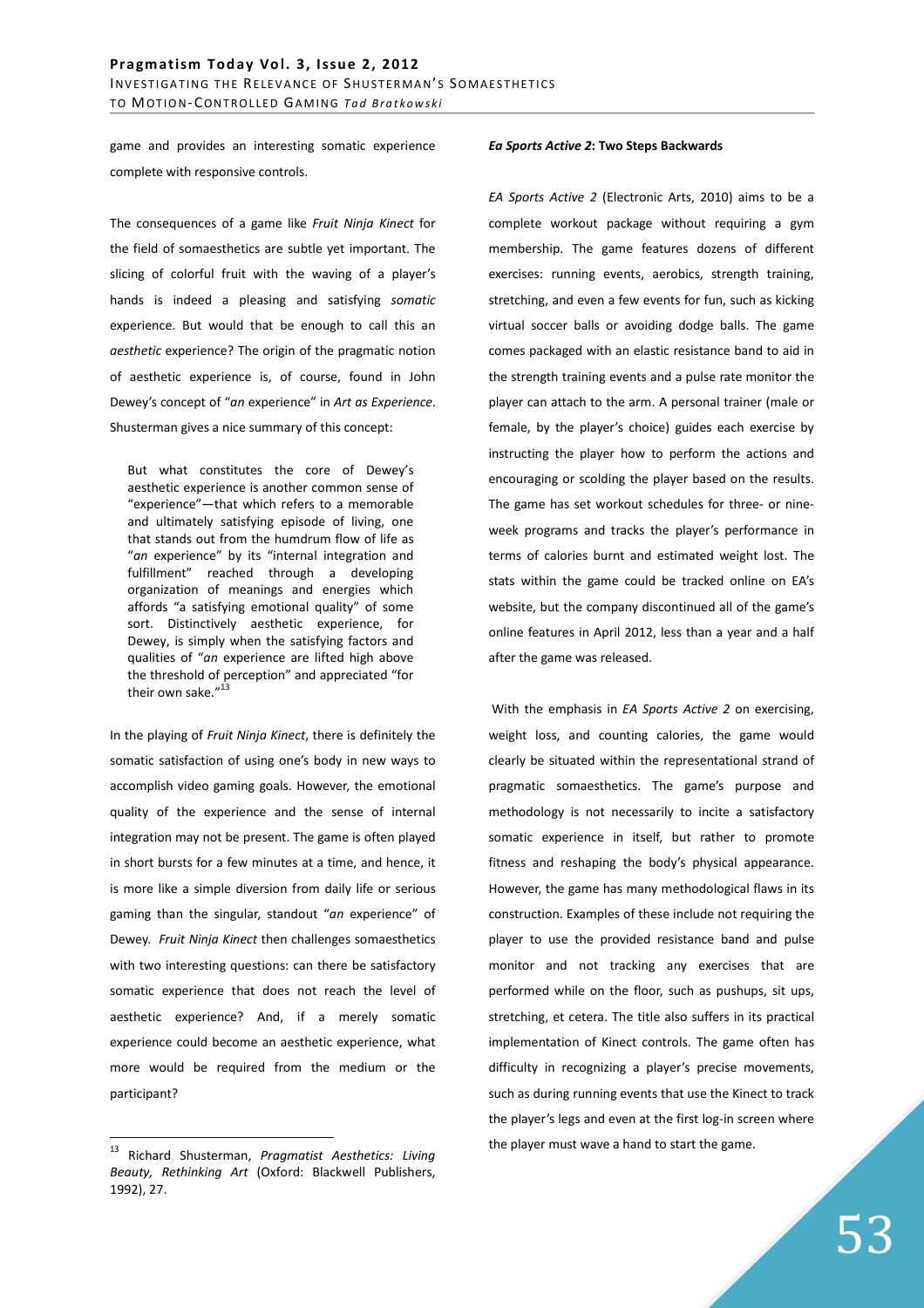In addition to the game's methodological and practical faults, the game's presentation and underlying bodyimage norms leave it open to criticism. The in-game personal trainers, either the man or woman, are presented as remarkably fit. They speak in the gym slang popular amongst exercise enthusiasts, such as referring to parts of the body as the "glutes," "quads," or "core" and chiding the player for not performing "reps" properly. But some of their words of encouragement are even more insidious, such as when telling the player that every exercise is a step forward in making "a better you." The implicit premise in this statement is that there already must be something wrong with the player's body, and conforming to the ideals displayed on-screen is the only right course of action. Shusterman is aware of the danger of somatic ideals:

Ideals of bodily appearance impossible for most people to achieve are cunningly promoted as the necessary norm, thus condemning vast populations to oppressive feelings of inadequacy that spur their buying of marketed remedies. Distracting us from our actual bodily feelings, pleasures, and capacities, such relentlessly advertised ideals also blind us to the diversity of ways of improving our embodied experience.<sup>1</sup>

Though *EA Sports Active*'s pragmatic methodology seeks for the game to be a representational aid rather than an experiential tool, it runs the risk of making the player feel self-conscious about the body instead of raising beneficial somatic awareness.

Hence, the game presents some interesting consequences for representational somaesthetics to consider. This strain of somaesthetics would emphasize that looking good and feeling good are values important to humans. Yet, as Shusterman notes above, the challenge is to promote fitness and health without imposing unrealistic ideals upon people to con them into buying an endless array of quick-fix remedies. *EA Sports Active* fails on two accounts: not only does it emphasize hyper-idealized bodies in its depiction of ultra-svelte gym

<sup>14</sup> Shusterman, *Body Consciousness*, 6

trainers, but also its flaws in game mechanics nearly guaranteed that it would soon be shelved in favor of the next advertised "lose weight quick" product. But in showing its faults, the game poses crucial questions for somaesthetics: how would a fitness program promote health without didactically using skewed body images to induce guilt in those whose body types differ? And what qualities would make a representational aid useful as a long-term tool rather than a temporary, disposable remedy?

### *The Gunstringer***: Getting Kinect Gaming Right**

The final game I shall address integrates unique Kinect motion controls with familiar video game themes to provide for satisfying somatic experiences. *The Gunstringer* (Twisted Pixel Games, 2011) uses the western as the setting for a revenge epic: our hero has been betrayed and murdered by his posse of hooligans. This setting would sound unremarkable or even clichéd if it wasn't for a few more details. The game begins with the gunslinger rising form the dead, appearing now as a skeleton clad in cowboy getup. And he's a puppet: a marionette bent on revenge controlled by the player's hands.

*The Gunstringer* is an action title that involves moving a character on-screen and shooting enemies, and the game's use of Kinect controls and its irreverent sense of humor make for a unique experience. As a virtual marionette, the character of the Gunstringer is moved by the player with the left hand. The player moves the hand left or right to avoid obstacles and jerking the hand upwards to make the character jump. The right hand of the player controls the Gunstringer's weapon, moving a cursor on-screen to aim his shot and jerking the right forearm up to shoot, simulating recoil. The progression of the game's stages would be familiar to seasoned video gamers: several short stages of running and gunning lead to a dramatic encounter with a boss at the end of the level. But the presentation of the game is refreshingly unconventional. Not only is the Gunstringer a puppet,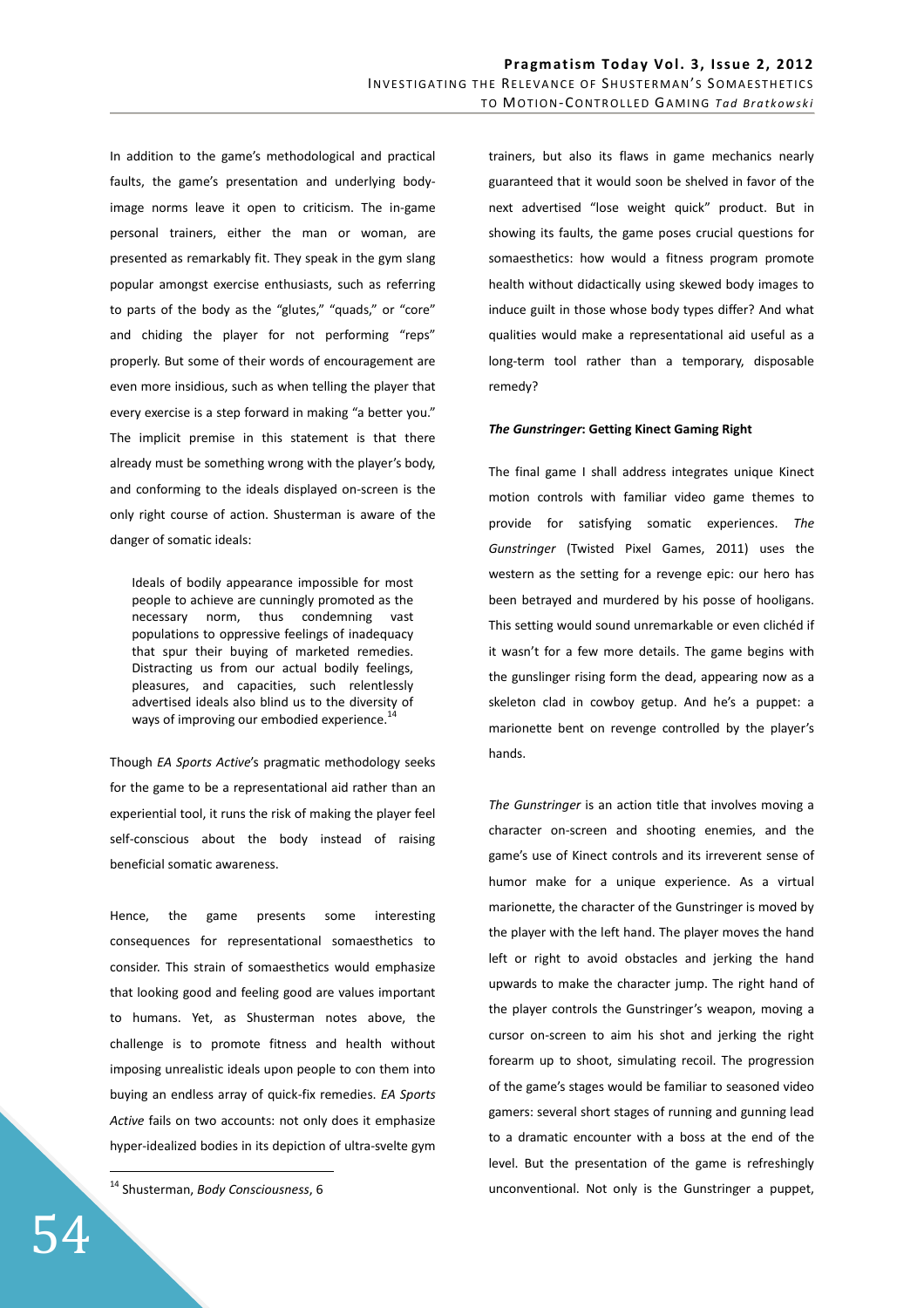but also the story is told from a stage, with a real-life audience of actors reacting to the puppet show. This is accompanied by a gruff cowboy narrator spitting out mixed metaphors and sepia-toned flashback sequences. The sense of humor is further realized in the Gunstringer's cast of enemies: paper cutouts of outlaws and ninjas, voodoo priestesses, a wavy tube man, and ducks that look suspiciously like those of Nintendo's *Duck Hunt*.

Clearly, the somaesthetic methodology of *The Gunstringer* would be on the side of the experiential. The game makes no pretense of being for the purposes of exercise, and even allows the player to sit while playing, unlike the majority of Kinect games which require the player to stand. The somatic experience, though, is enhanced in the game because the practical use of Kinect controls is very well done. The term "intuitive" gets thrown around too often when speaking of a video game's controls. Instead, let me phrase it as such: *The Gunstringer*'s controls feel right, as they are nearly seamless and tap into the habits video gamers may have acquired from other games. The game has a setup for the use of the hands similar to video game controllers which feature a joystick on the left and action buttons on the right. The game simply works as it should: the player is more often fighting against the game's enemies than fighting with the game's controls. The game isn't perfect and has some faults, such as camera issues and a relatively short length. But it is a good example of the capabilities of Kinect games to integrate a familiar narrative with humor, satire, action, and somatic responsiveness.

In tapping into gamers' somatic habits and knowledge of other video games, *The Gunstringer* provides some interesting lines of thought for further somaesthetic study. In its default control scheme of movement with the left hand and attacking with the right, the game mimics video game controls which have been standard fare since *Super Mario Bros.* in the mid-1980s. Likewise,

the game's shout-out references to other games like *Duck Hunt* presuppose a basic background in video gaming knowledge in its players. Both emphasize the fact that no video game is played in a vacuum: games are inherently related to one another through similar control schemes and referential content. The somatic twist is that this is analogous to the body itself: no living body is an inert thing but is instead a locus of habits, behaviors, and knowledge which are acquired through relations and interactions with other bodies. The challenge, then, that a game like *The Gunstringer* poses toward a discipline like somaesthetics is a call to reemphasize the importance of habits in lived experience and to acknowledge the relational aspect of embodied existence.

#### **Conclusions and Place Within Current Study**

I have discussed three representative titles for Kinect to argue that the peripheral and its games, when properly implemented, can open new possibilities for somaesthetic experiences in video games. By tapping into Shusterman's distinctions of pragmatic and practical somaesthetics, I have provided a framework for evaluating the strengths and weaknesses Kinect games.

This paper not only seeks to add to the growing debate of on the art-status of video games but also to introduce pragmatic aesthetic theory into the discussion. Thoughtful articles on the aesthetic status of video games have been published in the last few years, such as Aaron Smuts's "Are Video Games Art?"<sup>15</sup> and Grant Tavinor's "Videogames, Interactivity, and Art".<sup>16</sup> Both cover several aesthetic theories but remain too analyticphilosophical in their approach, focusing on "art" as a fixed object. Shusterman's theory is a useful tool to add to the discussion as it moves toward experience and the

<sup>15</sup> Aaron Smuts, "Are Video Games Art?" *Contemporary Aesthetics* 3 (2005),

http://www.contempaesthetics.org/newvolume/pages/a rticle.php?articleID=299 (accessed December 17, 2012).

 $16$  Grant Tavinor, "Videogames, Interactivity, and Art," *ASA Newsletter* (2009), http://www.aestheticsonline.org/articles/index.php?articles\_id=44 (accessed December 17, 2012).